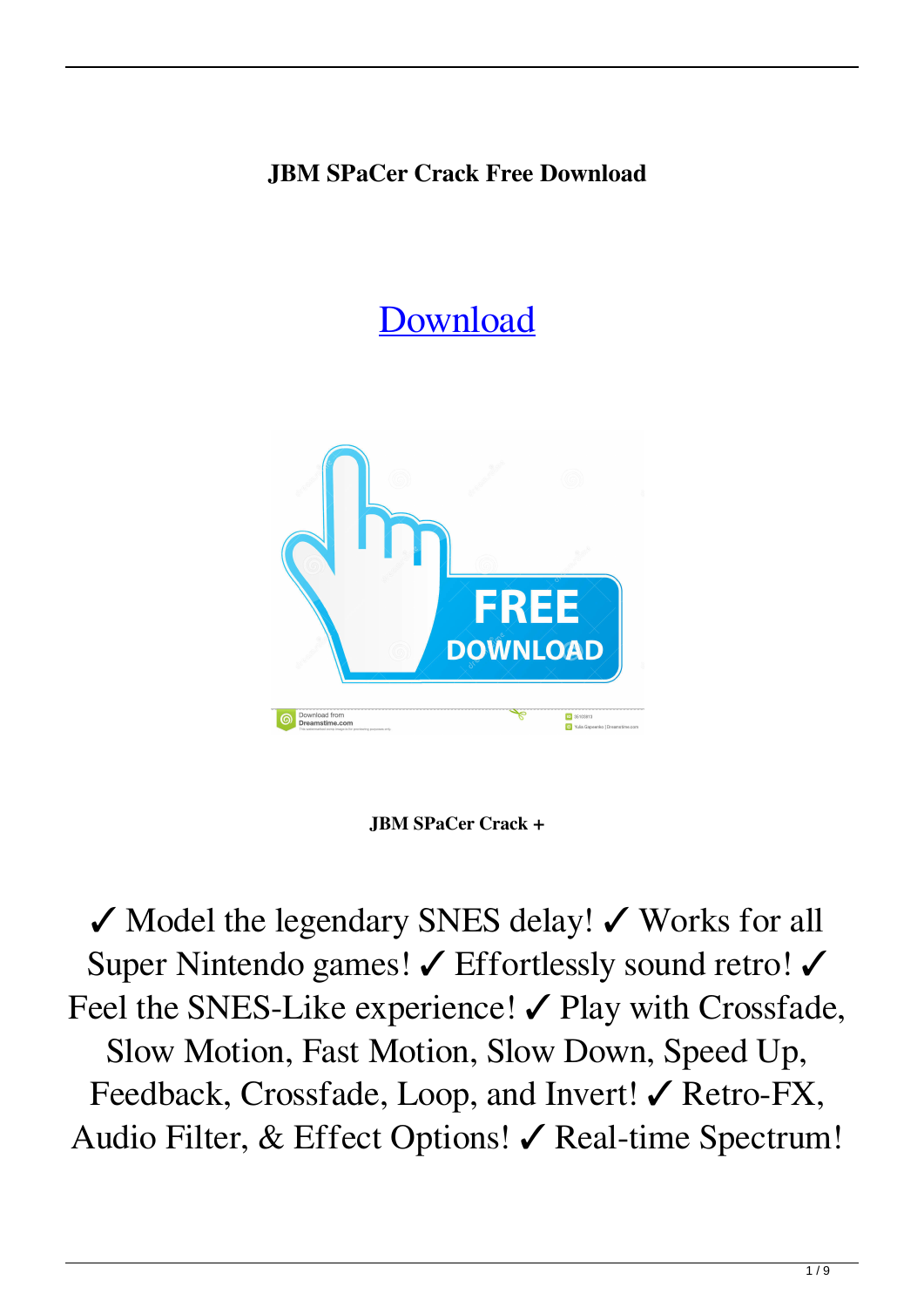✓ Real-time Phase! ✓ Real-time Crossfade! ✓ Audio/Video Preview! ✓ Recorder! ✓ Tons of effects!  $\checkmark$  No registration required!  $\checkmark$  Works on Mac, Win, & iOS! JBM SPaCer Crack For Windows is a handy and reliable VST plugin designed to imitate the Sega Genesis delay effect. This effect creates a simple imitation of how the Sega Genesis processes it's sound. It doesthis through simulating the onboard delay effect that is used

to give games like Sonic the Hedgehog it's special sensations. The delay has individual speeds for left and right, and it also features a feedback to give more delay. JBM SPaCer Description: ✓ Model the legendary Sega Genesis delay! ∕ Works for all Sega Genesis games! ∕ Effortlessly sound retro!  $\checkmark$  Feel the Sega Genesis-Like experience! ✓ Play with Crossfade, Slow Motion, Fast Motion, Slow Down, Speed Up, Feedback, Crossfade, Loop, and Invert!  $\checkmark$  Retro-FX, Audio Filter, & Effect Options! ✓ Real-time Spectrum! ✓ Real-time Phase! ✓

Real-time Crossfade! ✓ Audio/Video Preview! ✓

Recorder!  $\checkmark$  Tons of effects!  $\checkmark$  No registration required! ✓ Works on Mac, Win, & iOS! JBM SPaCer is a handy and reliable VST plugin designed to imitate the PlayStation delay effect. This effect creates a simple imitation of how the PlayStation processes it's sound. It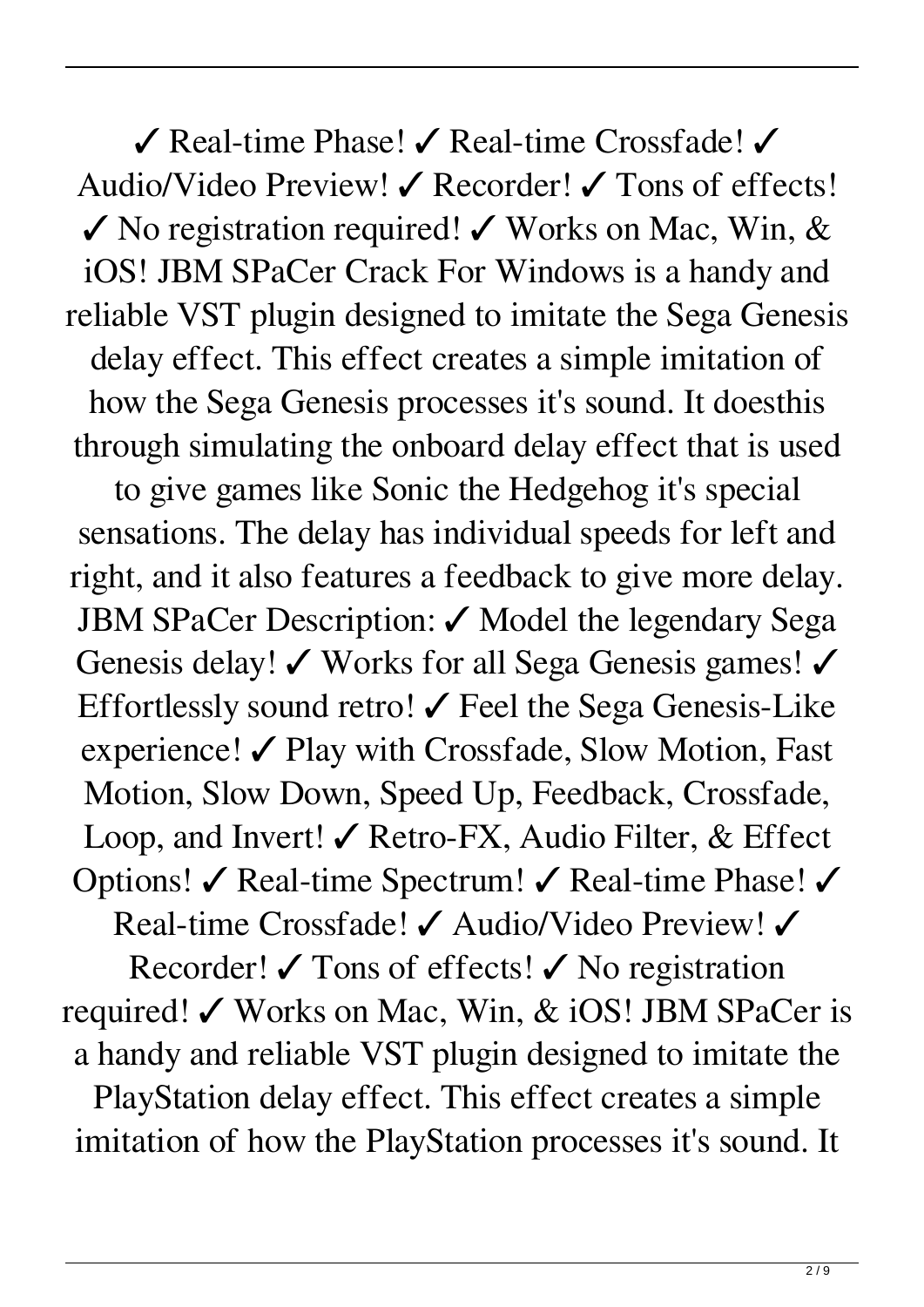doesthis through simulating the onboard delay effect that is used to give games like Super Castlevania IV it's special sensations. The delay has individual speeds for left and right, and it also features a feedback to give more delay. JBM SPaCer Description:

**JBM SPaCer Crack+ X64 [Updated] 2022**

- Use the "New Voice" button to change voice. - Use the "Select Delay" button to select delay. - Use the "Delay Forward" or "Delay Backward" button to change the speed of the delay. - Use the "Feedback" button to change the feedback. - Use the "Menu" button to the get some more options. - Use the "DONE" button to exit the screen. - Use the arrow keys to move around. About JBM SPaCer: JBM SPaCer is the result of a lot of hours programming. I spent a lot of time making this to satisfy my own needs and I can honestly say that this plugin was fun to make. This plugin was made so you can turn it into a template to make new ones of your own. To get you started, I have included a template of the delay effect I made. I also made a "Guitar Amp" template because it was fun to make and I made this one to play with to make my own sounds. I would really like to see a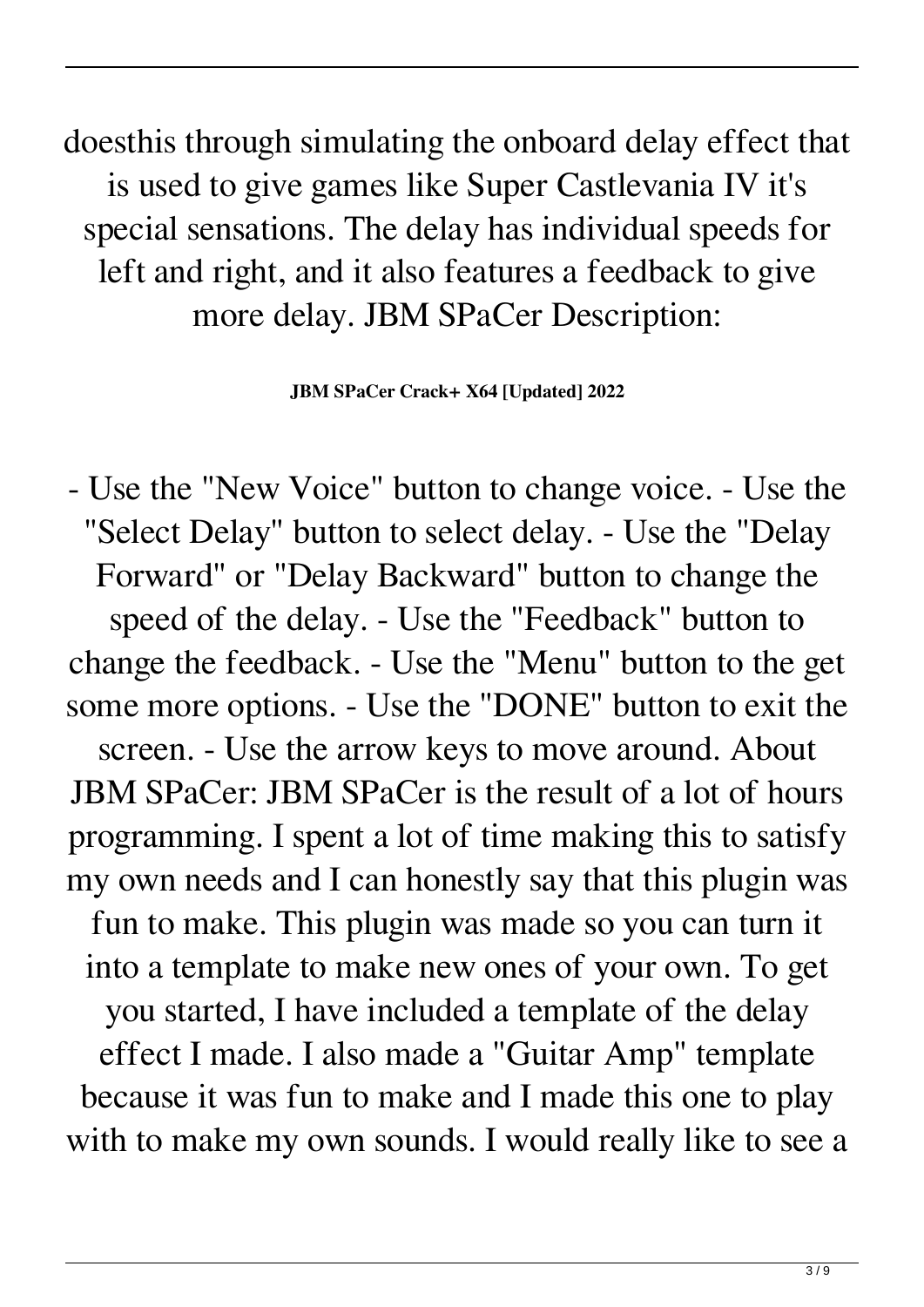better version of this sound than this one. Replace the SID with the UART Audio Input Gain Delay. You can

use the VST version of this plug in the field "VST Plugins" as a free one. Julia Textile is a texturing plugin for Photoshop. It's a pixel shader based texturing plugin that renders beautiful textures. There are some common ways to use textures in Photoshop. One is to use them as a pattern, another is to use them as a base and overlay on a new image. I've created Julia Textile to offer both ways. This plugin can help you to add a pixel-shader based effects in Photoshop. KEYMACRO Description: - All the options are easy to adjust. - Easy to use. - Have very few changes to apply. - Works on all Photoshop versions. - Can be installed to your Photoshop. - Have a long history of use. - Several presets included. Julia Textile is a texturing plugin for Photoshop. It's a pixel shader based texturing plugin that renders beautiful textures. There are some common ways to use textures in Photoshop. One is to use them as a pattern, another is to use them as a base and overlay on a new image. I've created Julia Textile to offer both ways. 77a5ca646e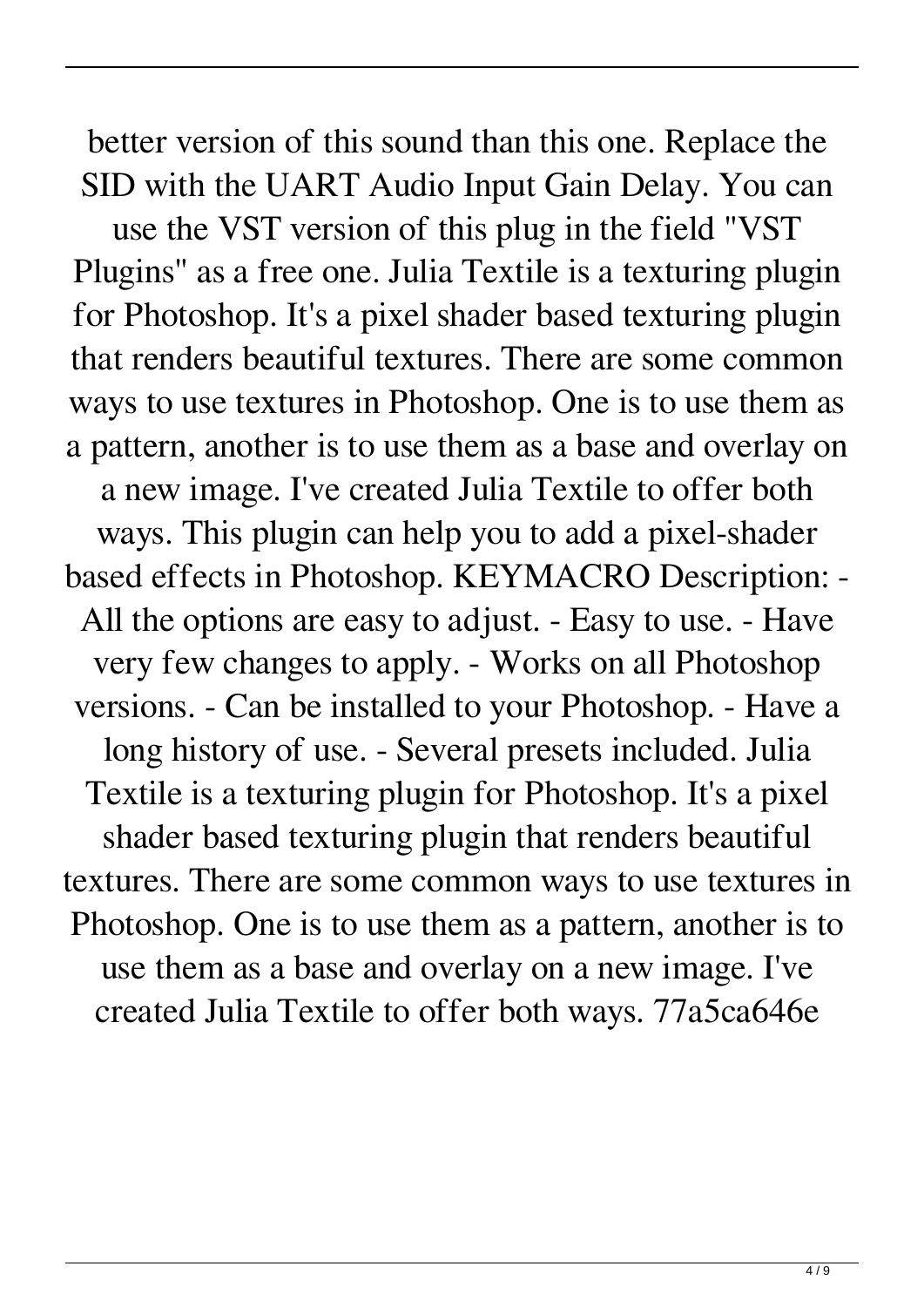JBM SPaCer is a handy and reliable VST plugin designed to imitate the Super Nintendo delay effect. This effect creates a simple imitation of how the SNES processes it's sound. It does this through simulating the onboard delay effect that is used to give games like Super Mario World it's special sensations. The delay has individual speeds for left and right, and it also features a feedback to give more delay. The effect can be used in several configurations: 1.1. Free Chorus that adds an extra chorus effect before or after the delay effect. 1.2. Doubly Delay effect that doubles the delay effect. 1.3. Free Delay effect that adds an extra delay effect. 1.4. Free Reverse effect that adds an extra delay effect on the reversed sound. 2. Free Phase that allows you to control the phase of the audio after the delay effect. 3. Delay & Feedback that adds delay and feedback effect. 4. Freeze effect that provides a totally frozen delay and feedback. 5. SPCIR that generates simple sound sources using a SPCIR2 chip. 6. Arpeggiator that creates arpeggio effect using only one and up to 4 voices. 7. VCA that allows you to control the the resonance of the VCA and the cutoff frequency. 8.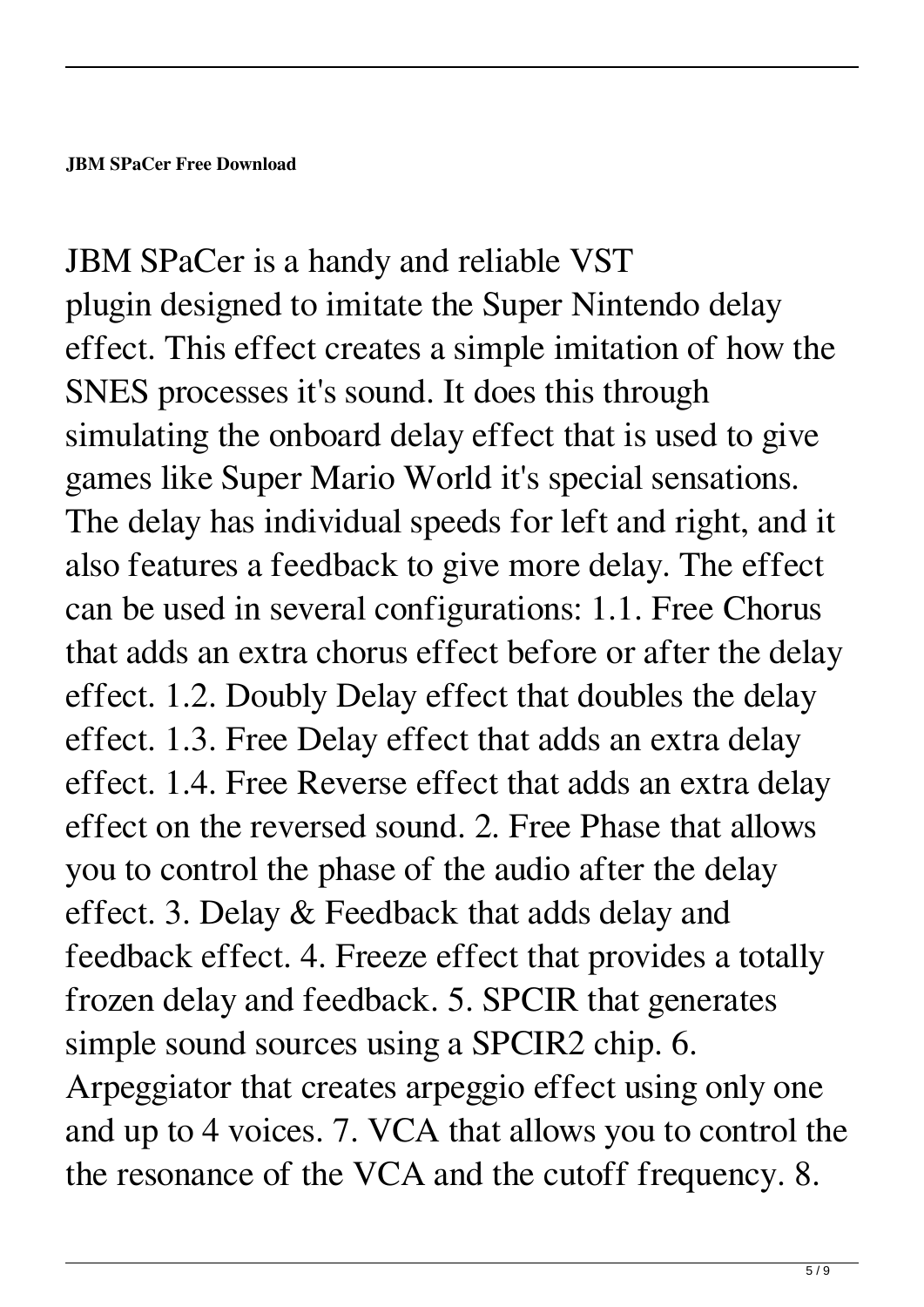Audio Delay that can be used as a signal generator. 9. Feedback that adds an extra feedback effect. 10. HPF that cuts off the lower frequencies to get a more natural sound. 11. Mono Delay and Mono Feedback that allows you to control the delay and feedback effect for a single channel. 12. Poly Delay and Poly Feedback that allows you to control the delay and feedback effect for more than one channel. In the information section, you can find the following information: + Description of the effect + Additional information + Import and export functions + Information about the audio engine + Information about the effect parameters + Sample sizes + Support email Pics: ... LifeSpan - 3D Max - Jason Statham - Action Game - 2012 The video is about a actor (Jason Statham) who stars in an action/adventure/fantasy film. The video is about the shooting of a scene of

**What's New in the JBM SPaCer?**

JBM SPaCer is a handy and reliable VST plugin designed to imitate the Super Nintendo delay effect. This effect creates a simple imitation of how the SNES processes it's sound. It doesthis through simulating the onboard delay effect that is used to give games like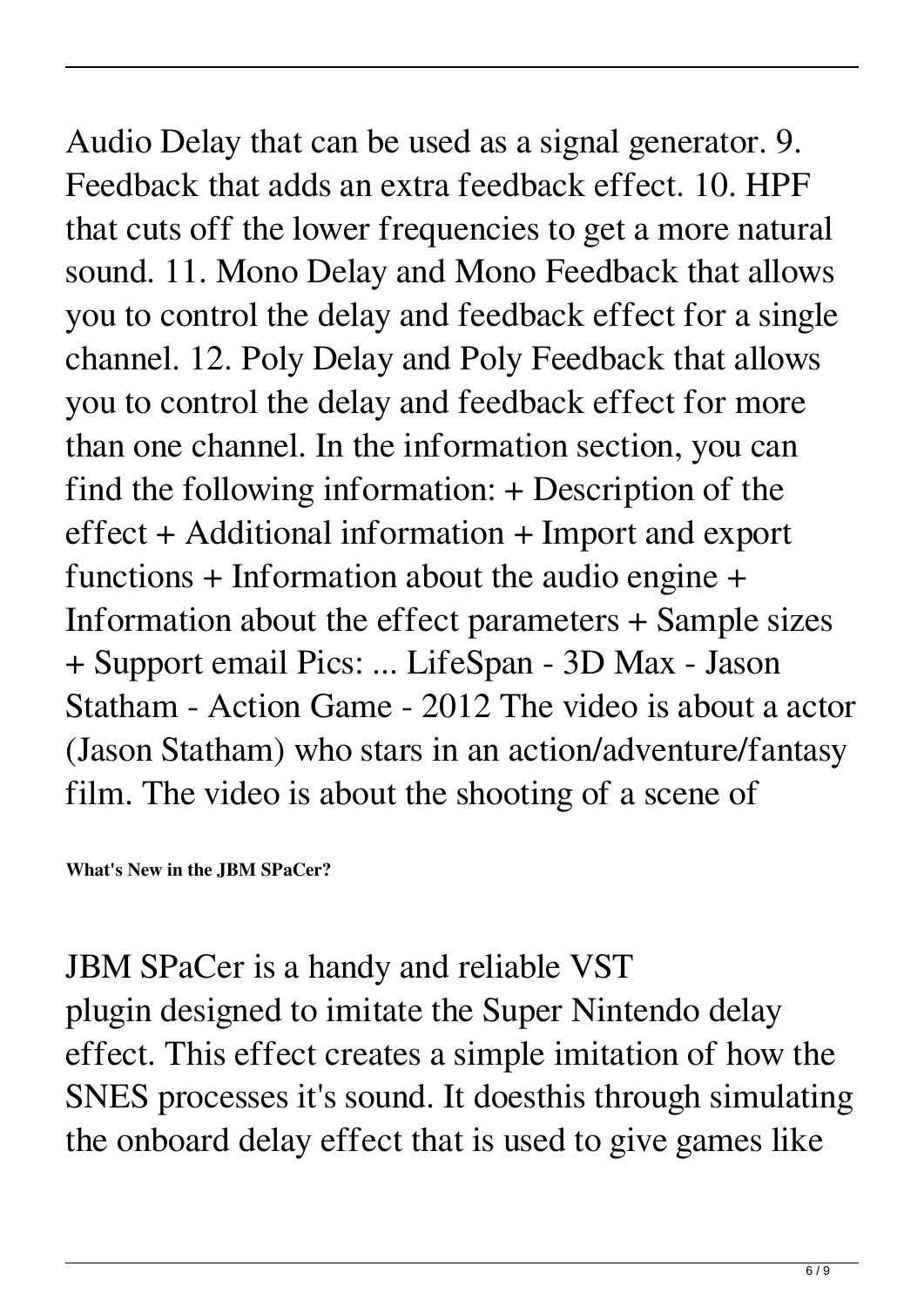Super Mario World it's special sensations. The delay has individual speeds for left and right, and it also features a feedback to give more delay. You can apply the delay effect from the Super Nintendo sound processor to your audio. With this effect, you can make your sound sound more like it is coming out of a Super Nintendo sound chip. This VST plugin is NOT for sale, it is free for all users and is available for download for all users, no registration or login is required. This is freeware. I would like to show you a list of settings you can use to further increase the sound quality of the VST. These are presets settings with a minimum of sound quality. 1. Sample Rate: If you have a good CPU and enough sound card memory. Use the 96 kHz preset. If you are using a small sound card and/or on a low performance CPU you can change the sample rate down to 48 kHz. This will give you a smoother sound. 2. Sample Rate: If you have a good CPU and enough sound card memory. Use the 96 kHz preset. If you are using a small sound card and/or on a low performance CPU you can change the sample rate down to 48 kHz. This will give you a smoother sound. 3. Sample Rate: If you have a good CPU and enough sound card memory. Use the 96 kHz preset. If you are using a small sound card and/or on a low performance CPU you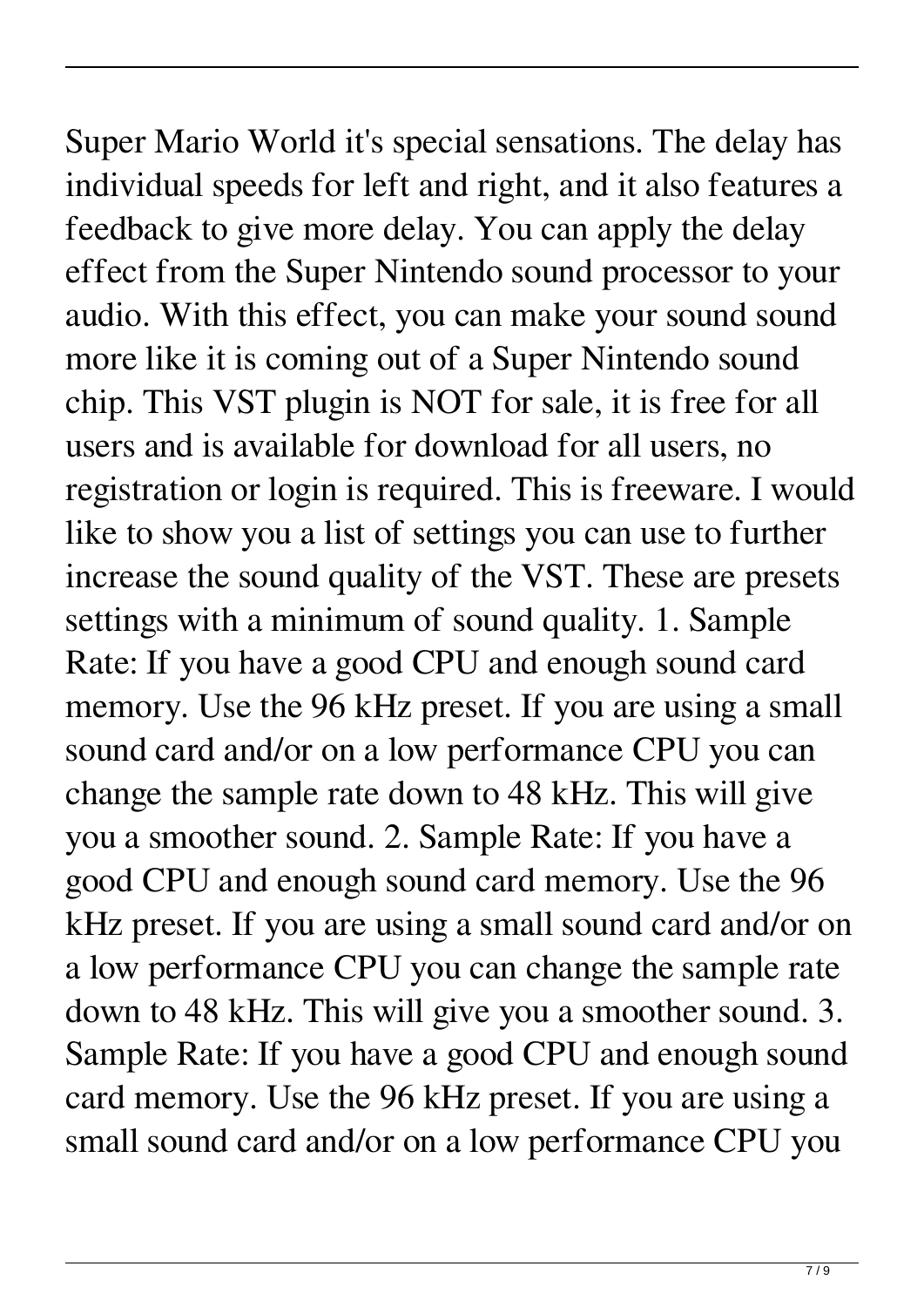can change the sample rate down to 48 kHz. This will give you a smoother sound. 4. Sample Rate: If you have a good CPU and enough sound card memory. Use the 96 kHz preset. If you are using a small sound card and/or on a low performance CPU you can change the sample rate down to 48 kHz. This will give you a smoother sound. 5. Sample Rate: If you have a good CPU and enough sound card memory. Use the 96 kHz preset. If you are using a small sound card and/or on a low performance CPU you can change the sample rate down to 48 kHz. This will give you a smoother sound. 6. Sample Rate: If you have a good CPU and enough sound card memory. Use the 96 kHz preset. If you are using a small sound card and/or on a low performance CPU you can change the sample rate down to 48 kHz. This will give you a smoother sound. 7. Sample Rate: If you have a good CPU and enough sound card memory. Use the 96 kHz preset.